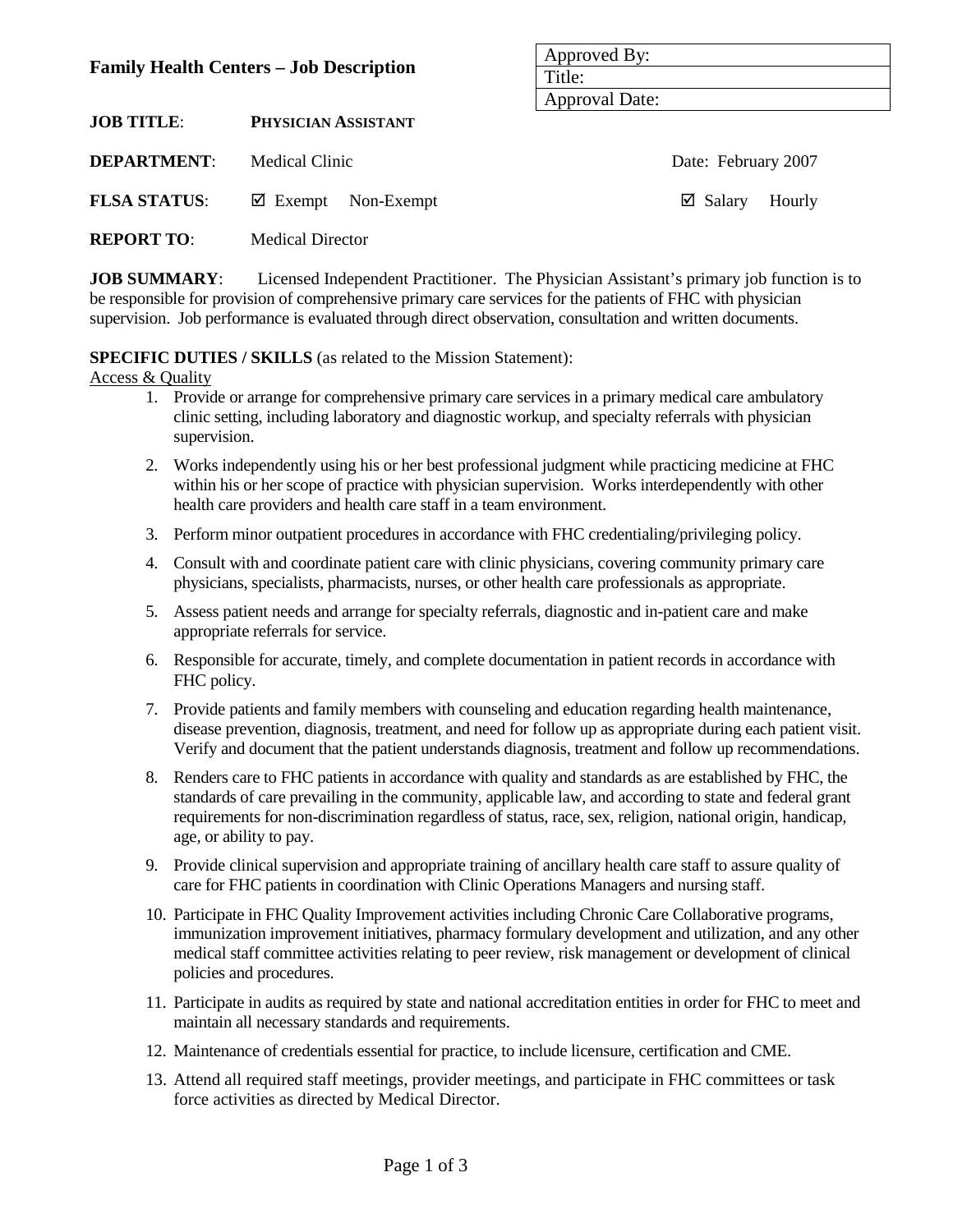# **Family Health Centers – Job Description**

14. Develop and maintain practice plan which is in accordance with State of Washington P.A. licensure requirements, in cooperation with supervising physician and Medical Director.

# **Advocacy**

- 1. Treat all patients with dignity and respect
- 2. Provide excellent customer service
- 3. Conform to JCAHO and HIPAA regulations
- 4. PHI (Protected Health Information) Compliance

## **QUALIFICATIONS**:

- 1. *Education*: Graduate from an accredited physician assistant program, certification as a physician assistant by the National Commission on Certification of Physician Assistants (NCCPA).
- 2. *Licensure:* A valid license to practice as a Physician Assistant in the State of Washington.
- 3. *Experience*: No prior experience is required.
- 4. *Essential Technical/Motor Skills*: Ability to communicate both verbally and in writing. Ability to write clear, concise and accurately.
- 5. *Interpersonal Skills:*
	- a. Skilled in interpersonal relationships.
	- b. Ability and willingness to work with a diverse individuals.
	- c. An awareness and appreciation for both the health and socioeconomic needs of a low-income, underserved population.
	- d. Ability to work effectively in a community health setting utilizing physicians, nurse practitioners, physician assistants, and support staff.
- 6. Bilingual English/ Spanish highly desirable
- 7. Must be computer literate

# **GENERAL DUTIES AND RESPONSIBILITIES:**

- 1. Maintain a courteous attitude toward internal and external customers at all times
- 2. Ability to work in a team oriented atmosphere
- 3. Honest, courteous and professional manner
- 4. Good personal hygiene
- 5. Free of alcohol and drug abuse
- 6. Have a valid Washington driver's license and insurable.